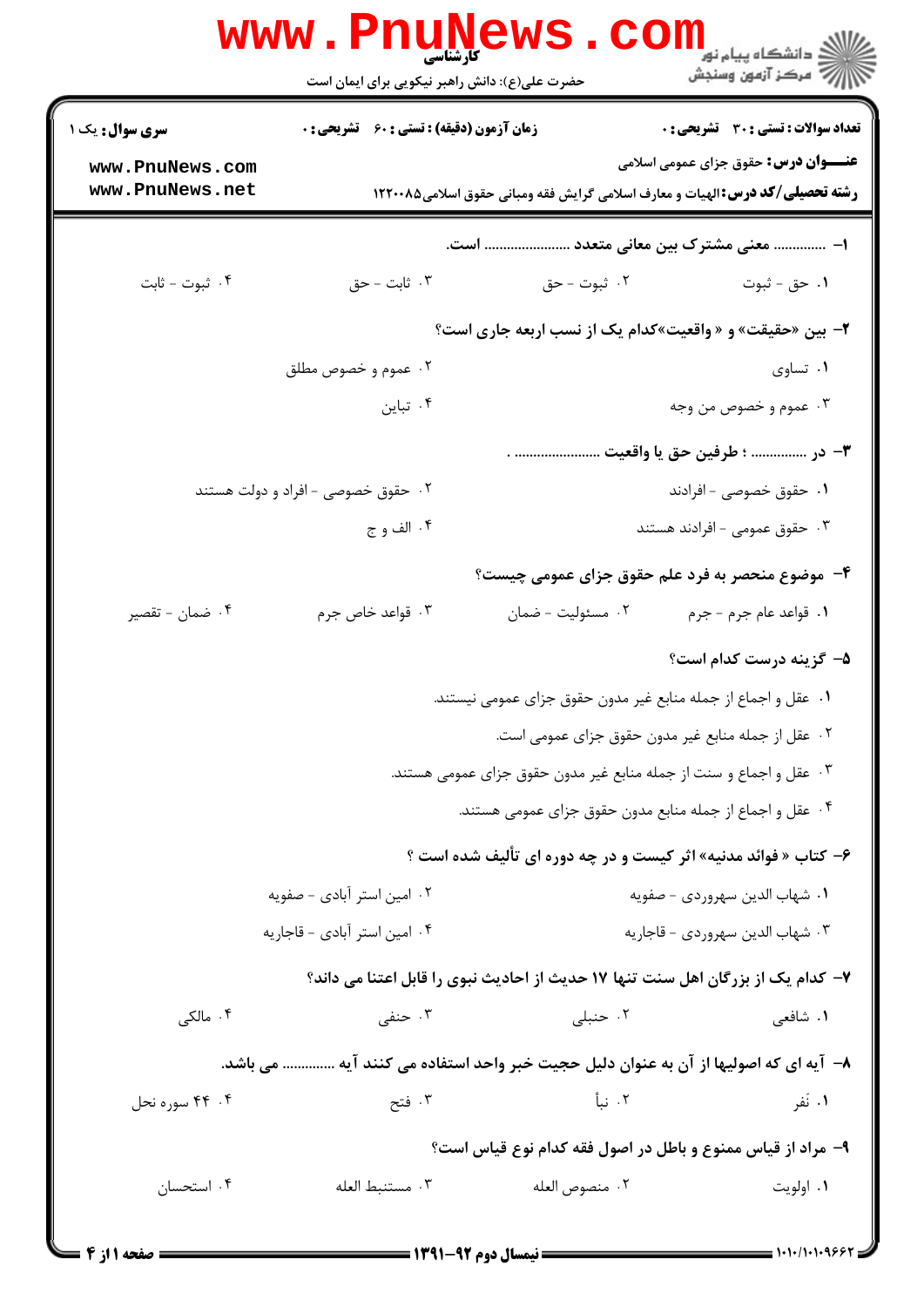| حضرت علی(ع): دانش راهبر نیکویی برای ایمان است                                                                              | رآ مرڪز آزمون وسنڊش                           |
|----------------------------------------------------------------------------------------------------------------------------|-----------------------------------------------|
| <b>سری سوال : ۱ یک</b><br>زمان آزمون (دقیقه) : تستی : 60 ٪ تشریحی : 0                                                      | تعداد سوالات : تستى : 30 - تشريحي : 0         |
| www.PnuNews.com<br>www.PnuNews.net<br><b>رشته تحصیلی/کد درس:</b> الهیات و معارف اسلامی گرایش فقه ومبانی حقوق اسلامی1۲۲۰۰۸۵ | <b>عنـــوان درس:</b> حقوق جزای عمومی اسلامی   |
| ۱۰− تعریف شرعی جرم با تعریف قانونی و عرفی آن .                                                                             |                                               |
| ۰۲ مطابقت دارد                                                                                                             | ۰۱ دارای نسبت عموم و خصوص مطلق است            |
| ۰۴ دارای نسبت عموم و خصوص من وجه است                                                                                       | ۰۳ تباین دارد                                 |
| است و حداکثر و حداقل ندارد.                                                                                                |                                               |
| ٢.  حق الله- مجازات - جرم                                                                                                  | ٠١ حق الناس- جرم- مجازات                      |
| ۰۴ قصاص- جرم- مجازات                                                                                                       | ۰۳ قصاص- مجازات- جرم                          |
|                                                                                                                            | ۱۲– به نظر مصنف ، کدام نظر قابل دفاع است؟     |
|                                                                                                                            | ٠١. ماهيت ديه همان مجازات مالي است.           |
|                                                                                                                            | ۰۲ ماهیت دیه همان جبران خسارت مدنی است.       |
| ۰۳ ماهیت دیه در برخی موارد مجازات مالی و در برخی موارد جبران خسارت مدنی است.                                               |                                               |
|                                                                                                                            | ۰۴ ماهيت ديه همان خون بها است.                |
| ۱۳- دیه در جنایت شبهه عمد  محسوب نمی شود.                                                                                  |                                               |
| ۰۲ مجازات                                                                                                                  | ۰۱ جرم                                        |
| ۰۴ ضمانت اجرای کیفری و مدنی                                                                                                | ۰۳ جبران خسارت مدنی                           |
| ۱۴- قوانینی که به شرح تشکیلات قضایی ؛ صلاحیت دادگاه ها و آیین دادرسی به جرائم مربوط می شود چه نام دارد؟                    |                                               |
| ۰۲ قوانین شکلی<br>۰۴ استثنائات موضوعه<br>۰۳ قوانین تفسیری                                                                  | ٠١ قوانين ارفاقي                              |
|                                                                                                                            | 1۵– کدام یک از قوانین ؛ عطف به ما سبق می شود؟ |
| ۰۲ قانون ماهوي                                                                                                             | ٠١ قانون جزا                                  |
| ۰۴ قانون شکلی                                                                                                              | ۰۳ قانون مجازات اسلامی                        |
| ۱۶– اگر تردیدی در ارتکاب جرم توسط متهم وجود داشته باشد یا تردیدی در جرم بودن عمل وی وجود داشته                             | باشد  .                                       |
| ۰۱ باید طبق اصل ترجیح« اشتباه در عفو» بر« اشتباه در کیفر» عمل شود                                                          |                                               |
| ۰۲ باید طبق اصل ترجیح« اشتباه در کیفر » بر« اشتباه در عفو » عمل کرد                                                        |                                               |
| ۰۳ فرقی نمی کند که طبق کدام یک از دو اصل بالا عمل شود                                                                      |                                               |
| ۰۴ به نوع اتهام توجه می شود آنگاه تصمیم گیری می شود                                                                        |                                               |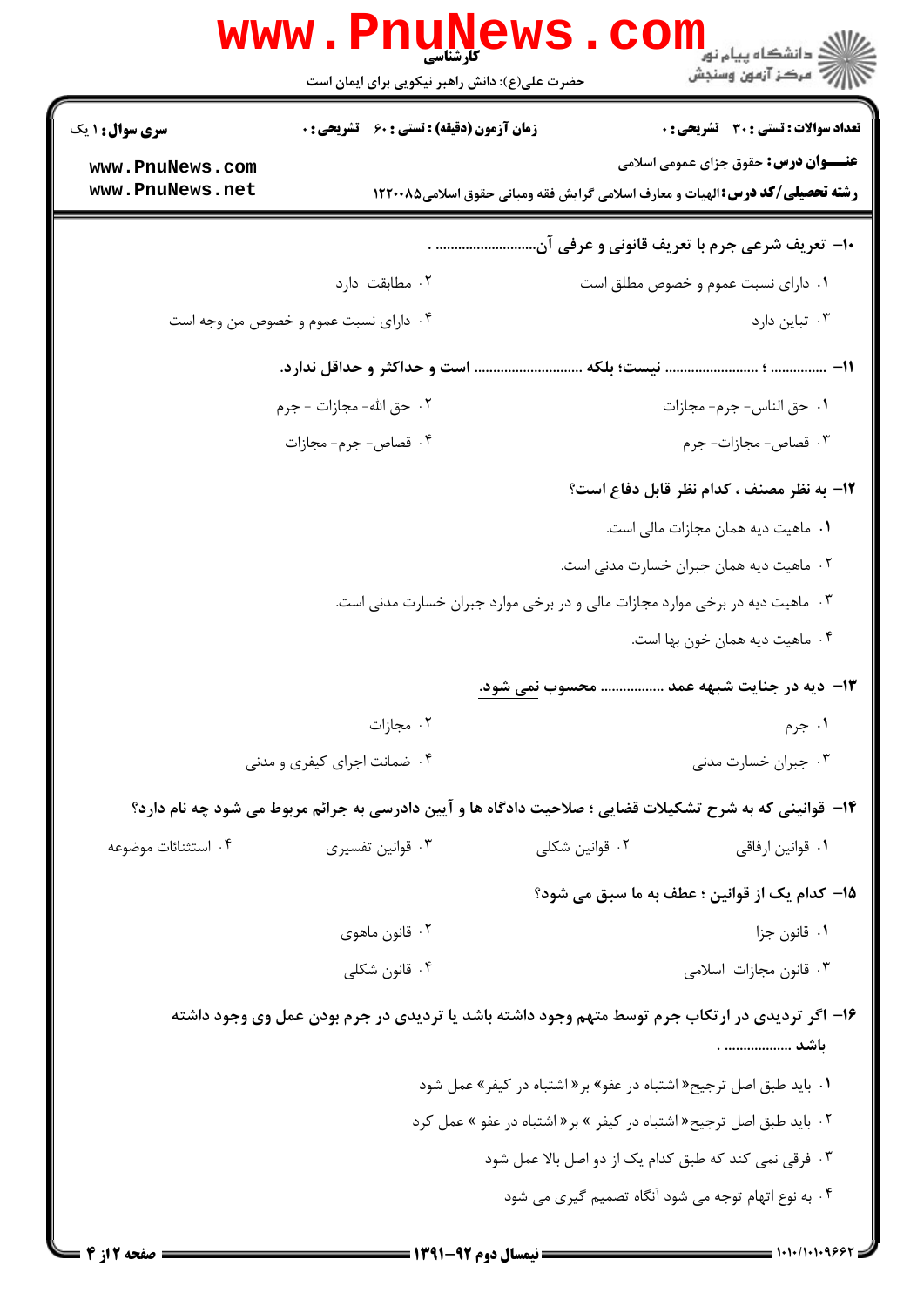|                                                                                           | <b>www.PnuNews</b><br>کارشناسی<br>حضرت علی(ع): دانش راهبر نیکویی برای ایمان است |                                                                                      | ڪ دانشڪاه پيام نور<br><mark>∕</mark> 7 مرڪز آزمون وسنڊش |  |  |
|-------------------------------------------------------------------------------------------|---------------------------------------------------------------------------------|--------------------------------------------------------------------------------------|---------------------------------------------------------|--|--|
| <b>سری سوال :</b> ۱ یک                                                                    | <b>زمان آزمون (دقیقه) : تستی : 60 ٪ تشریحی : 0</b>                              |                                                                                      | <b>تعداد سوالات : تستی : 30 ٪ تشریحی : 0</b>            |  |  |
| www.PnuNews.com                                                                           |                                                                                 |                                                                                      | <b>عنـــوان درس:</b> حقوق جزای عمومی اسلامی             |  |  |
| www.PnuNews.net                                                                           |                                                                                 | <b>رشته تحصیلی/کد درس:</b> الهیات و معارف اسلامی گرایش فقه ومبانی حقوق اسلامی۱۲۲۰۰۸۵ |                                                         |  |  |
| ۱۷- « اصل صلاحیت جهانی» به موجب کدام ماده از قانون مجازات اسلامی به رسمیت شناخته شده است؟ |                                                                                 |                                                                                      |                                                         |  |  |
| ۰۴ ماده ۱۲                                                                                | ۰۳ ماده ۹                                                                       | ۰۲ ماده ۸                                                                            | ۰۱ ماده ۵                                               |  |  |
|                                                                                           |                                                                                 | 18- كدام گزينه جزء شرائط عمل دفاعي به شمار مي آيد؟                                   |                                                         |  |  |
| ۰۲ حربی بودن دشمن<br>٠١. حقيقي بودن خطر                                                   |                                                                                 |                                                                                      |                                                         |  |  |
| ۰۴ قريب الوقوع بودن عمل دفاعي                                                             |                                                                                 | ۰۳ ضرورت و تناسب عمل دفاعی                                                           |                                                         |  |  |
| ۱۹- به نظر دقیقتر « اضطرار » از جمله<br>است.                                              |                                                                                 |                                                                                      |                                                         |  |  |
|                                                                                           | ۰۲ علل توجيه گر                                                                 |                                                                                      | ٠١ علل رافع مسئوليت كيفري                               |  |  |
| ۰۴ علل مثبته مسوليت كيفري                                                                 |                                                                                 |                                                                                      | ۰۳ علل مبقيه مسئوليت كيفري                              |  |  |
| +۲- … ؛ تجاوز از رفتاری که انسان متعارف در همان شرائط وقوع حادثه دارد.                    |                                                                                 |                                                                                      |                                                         |  |  |
| ۰۴ بزه                                                                                    | ۰۳ ناهنجاري                                                                     | ۰۲ جرم                                                                               | ۰۱ تقصیر                                                |  |  |
|                                                                                           |                                                                                 | <b>۲۱</b> - در حقوق اسلامی تقصیر جزایی به چند قسم تقسیم شده است؟                     |                                                         |  |  |
| ۰۴ قسم                                                                                    | ۰۳ ه. قسم                                                                       | ۰۲ قسم                                                                               | ۱. ۳ قسم                                                |  |  |
|                                                                                           |                                                                                 |                                                                                      | <b>۲۲</b> – گزینه درست کدام است؟                        |  |  |
|                                                                                           |                                                                                 | ٠١ در حقوق اسلامي همواره علت مباشر جرم ضامن است.                                     |                                                         |  |  |
|                                                                                           | ۰۲ در حقوق اسلامی همواره بین علت مباشر و اسباب و شرائط جرم تساوی برقرار است.    |                                                                                      |                                                         |  |  |
|                                                                                           |                                                                                 | ۰۳ در حقوق اسلامی اگر سبب اقوی نباشد علت مباشر ضامن است.                             |                                                         |  |  |
|                                                                                           |                                                                                 | ۰۴ در حقوق اسلامی همواره سبب ضامن است نه مباشر.                                      |                                                         |  |  |
|                                                                                           |                                                                                 |                                                                                      | ٢٣- مسئوليت كيفري يعني .                                |  |  |
| ٠١ التزام به تحمل آثار و نتايج افعال مجرمانه اي كه از انسان سر مي زند.                    |                                                                                 |                                                                                      |                                                         |  |  |
| ٠٢ ايجاد آثار افعال مجرمانه اي كه از انسان سر مي زند.                                     |                                                                                 |                                                                                      |                                                         |  |  |
| ٠٣ پذيرش ارتكاب عمل مجرمانه توسط شخص متهم.                                                |                                                                                 |                                                                                      |                                                         |  |  |
| ۰۴ صرف ارتكاب عمل مجرمانه                                                                 |                                                                                 |                                                                                      |                                                         |  |  |
|                                                                                           |                                                                                 | <b>۲۴</b> - کدام گزینه جزء علل تام رافع مسئولیت کیفری است؟                           |                                                         |  |  |
|                                                                                           | ۰۲ جنون و مستی                                                                  |                                                                                      | ۰۱ کودکی و جنون                                         |  |  |
|                                                                                           | ۰۴ کودکی و جنون و مستی                                                          |                                                                                      | ۰۳ کودکی و مستی                                         |  |  |
|                                                                                           |                                                                                 |                                                                                      |                                                         |  |  |